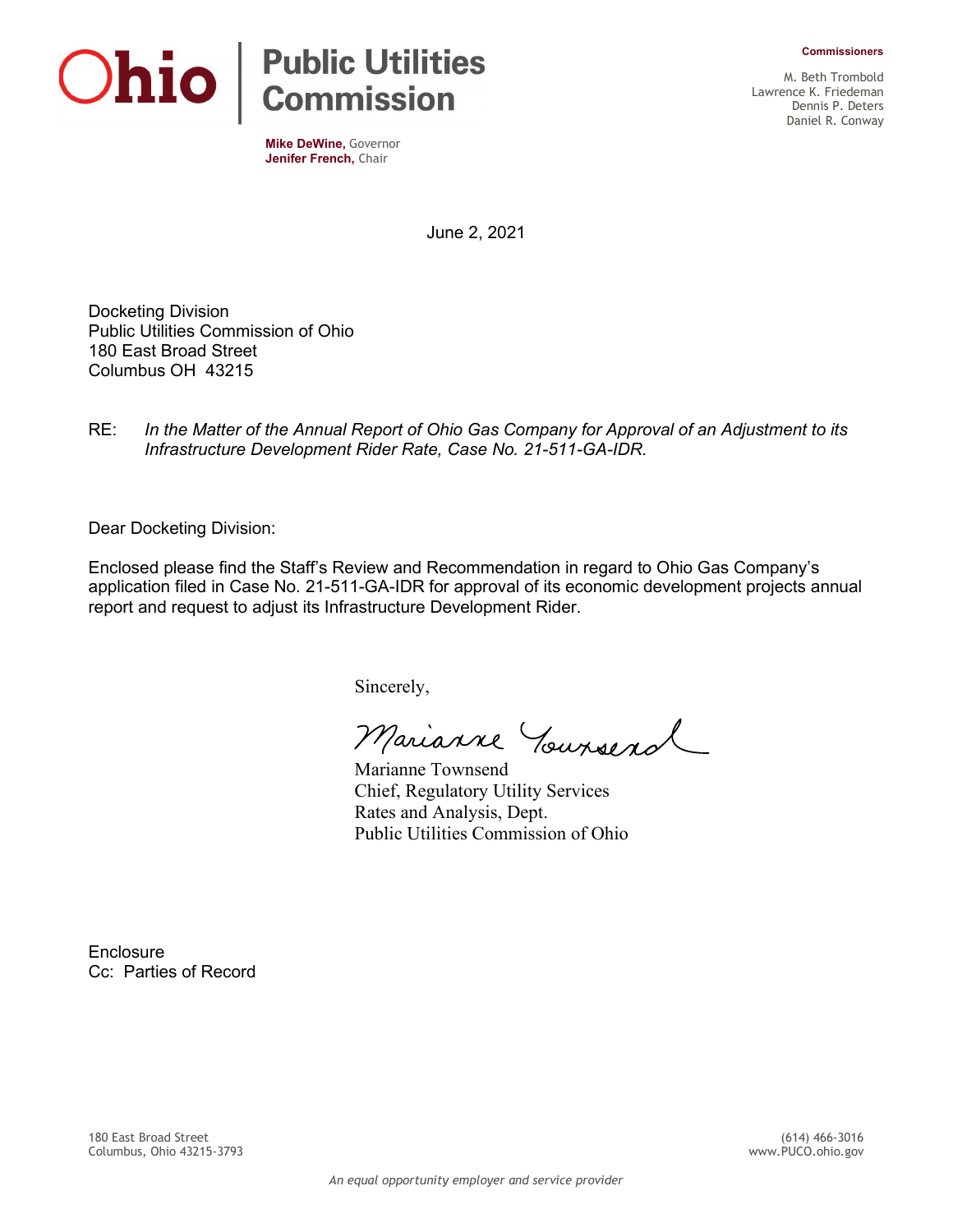## **Ohio Gas Company Case No. 21-511-GA-IDR**

### **BACKGROUND:**

By Finding and Order (Order) on January 24, 2018, in Case No. 17-1905-GA-ORD, the Public Utilities Commission of Ohio (Commission) adopted revised rules in accordance with Ohio Adm. Code 4901:1-43. These rules concern the recovery of infrastructure development costs for natural gas company infrastructure development to implement R.C. 4929.16 - 4929.167. These rules allow natural gas companies to file applications for an infrastructure development rider (IDR) to recover costs of certain economic development projects. The rules require natural gas companies to file an annual report with the Commission containing a detail of infrastructure development costs related to economic development project, and to set forth the rider rate for the twelve months following the annual report. The annual report shall be filed not less than 75 days prior to the proposed effective date of the updated IDR, and the rider rate will become effective automatically on the  $75<sup>th</sup>$  day after the filing of the annual report unless suspended by the Commission for good cause shown.

In Case Nos. 20-1263-GA-ATA and 20-1262-GA-IDR, Ohio Gas Company (Ohio Gas or Company) filed an application to adopt an IDR tariff. The Company proposed to incorporate a new rider known as IDR into its tariff. By Finding and Order on August 12, 2020, the Commission approved the Company's tariff.

On April 14, 2021, in Case No. 21-511-GA-IDR, Ohio Gas filed its annual report in an application to adjust its IDR rate.

## **SUMMARY OF APPLICATION**:

Ohio Gas' Infrastructure Development Rider application proposes to change the IDR rate from the current \$0.00 per month to \$1.43 per month beginning with July 2021 billing. The computation of the IDR rate is based on infrastructure development costs incurred during the calendar year 2020 for Commission-approved economic development projects (EDP). According to the Company, the rate properly matches recoveries with expenses, is consistent with recovery methods proposed in Case Nos. 20-1263-GA-ATA and 20-1262-GA-IDR, does not result in over-collection of costs due to the annual true-up program requirements, and does not recover more than the annual caps for incurred infrastructure development costs from approved EDP. Ohio Gas proposes an effective date of July 2021 billing for the rider, which is not less than 75 days after the filing of the annual report.

#### **STAFF'S REVIEW AND RECOMMENDATIONS:**

Staff has reviewed the Company's annual report and rider adjustment in this case. Staff audited plant additions contained in the filing, reviewed invoices, and the general ledger. Staff also verified the calculation for the new rider rate. Staff received verification that the all IDR plant included in this filing is owned and operated by the Company. Staff also received verification that Ohio Gas did not sell incremental volumes or receive incremental revenues for the line extension projects listed in the application.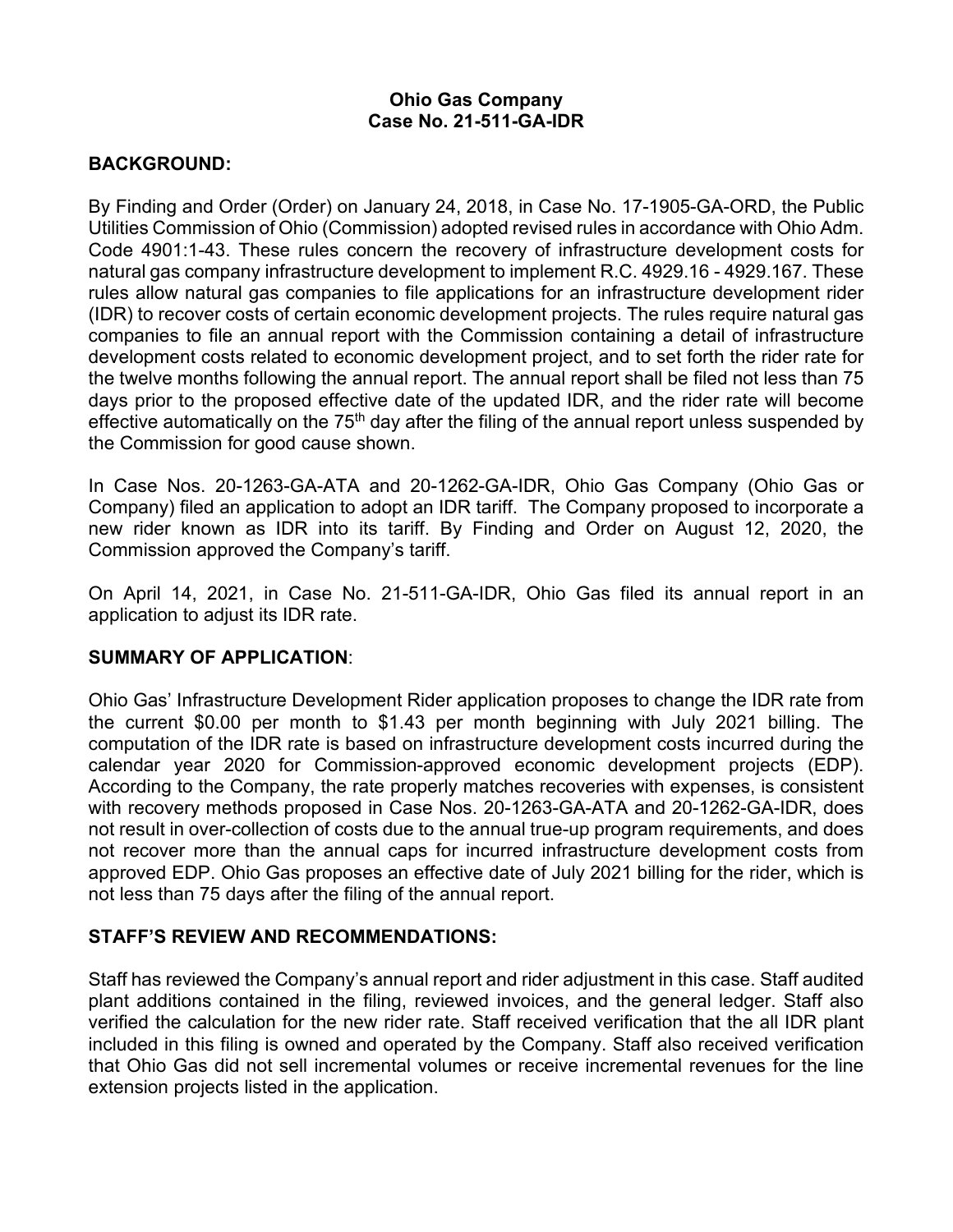Based on this review, in Staff's opinion, including the recommendations outlined above, Ohio Gas' annual report and rider adjustment are consistent with the Commission's rules governing the IDR annual report and rider adjustment process. Therefore, Staff recommends that the Commission approve this application.